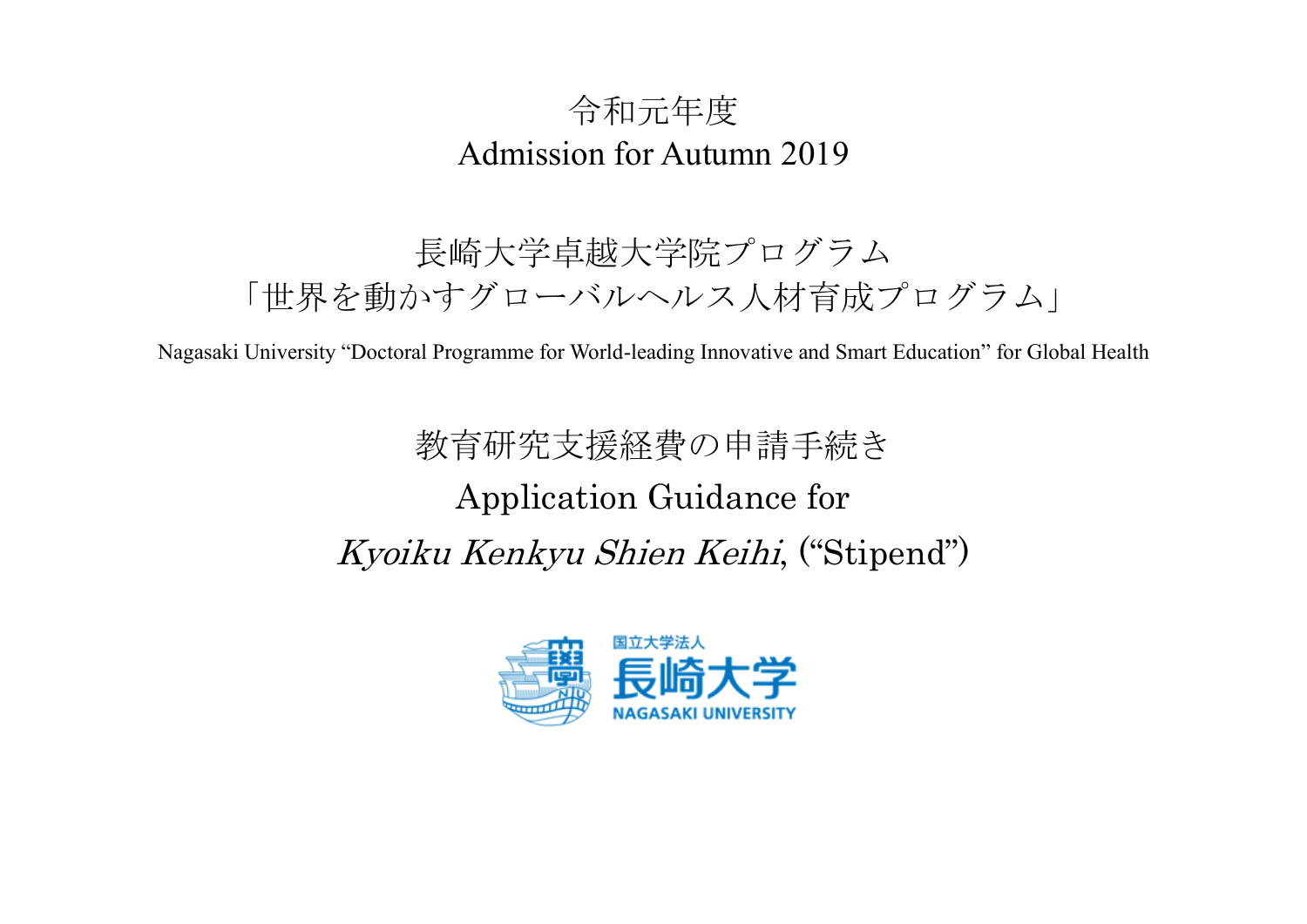長崎大学卓越大学院プログラム「世界を動かすグローバルヘルス人材育成プログラ ム」教育研究支援経費

卓越大学院学生及び卓越大学院候補学生に給付する博士課程における修学及び研究 に専念するための給付型の支援経費の詳細及び手続きについては,以下のとおりとす る。

# Ⅰ 教育研究支援経費について

- 1.給付金額等:卓越大学院学生(正規生),候補学生によって金額が異なる。
	- (1)卓越大学院学生に対し,1 人当たり月額 20 万円
	- (2)卓越大学院候補学生に対し,1人当たり月額 10 万円

給付期間はいずれも長崎大学各研究科の学事暦に沿って1年間と する。

- 2.受給者数 :卓越大学院学生については,各年次8名程度 卓越大学院候補学生については,各年次5名を上限
- 3. その他 : 受給資格, 重複受給の制限等については, 細則第3条及び第4条を必 ず確認すること。
- Ⅱ 教育研究支援経費の申請について
- 1.申請資格:今年度,長崎大学卓越大学院プログラム「世界を動かすグローバルヘ ルス人材育成プログラム」のプログラム3年目の受講を申請したも  $\mathcal{D}_{\alpha}$
- 2.選考方法:申請書類審査及び入学試験の成績に基づき総合的に審査を行う。
	- (1)教育研究支援経費受給希望申請書
	- \*(2)履歴書
	- \*(3)研究計画書
	- (4)無職を証明する書類又は退職予定である旨の申立書
	- (5)就業を継続する場合の申立書

\*履歴書及び研究計画書は,受講申請時に提出された書類をもっ て代える。

3.申請期間: 令和元年 7 月 22 日(月)から 8 月 16 日(金)

17:30(日本時間)まで

# *Kyoiku Kenkyu Shien Keihi***, or Stipend, for Nagasaki University "Doctoral Programme for World-leading Innovative and Smart Education for Global Health"**

The followings are details on and application procedure to financial support scheme offered to WISE Students and Candidates so that them able to concentrate on their doctoral degree education and research.

## Ⅰ **About** *Kyoiku Kenkyu Shien Keihi*

1. Funding:

The different rate applies between WISE Students and WISE Candidates. (1) WISE Student: Gross amount of JPY 200,000 per month per person (2) WISE Candidate: Gross amount of JPY 100,000 per month per person

Offered period is one academic year, set by each graduate school.

#### 2. Intake Quota: WISE Student: Maximum of 8 per academic year WISE Candidate: Maximum of 5 per academic year

3. Others Please refer Articles 3 and 4 on the detailed regulation for the eligibilities and conditions.

## Ⅱ **Application to** *Kyoiku Kenkyu Shien Keihi*

- 1. Eligibility: Those who applies for the registration on year 3 of Nagasaki University "Doctoral Programme for World-leading Innovative and Smart Education" for Global Health (WISE Programme for Global Health).
- 2. Selection: Comprehensive screening of the submitted following set of application documents and results of entrance examination to Nagasaki University.
	- (1) Prescribed application form on *Kyoiku Kenkyu Shien Keihi*
	- (2) Curriculum Vitae
	- (3) Research Proposal
	- (4) Proof of non-employment or expected termination of employment
	- (5) Plea for the necessity to continue employment

 Please note that above (2) and (3) will be omitted as these are already submitted at the time of Programme application.

3. Application Period:

From Monday 22nd July 2019 to 17:30pm (JTS) Friday 16th August 2019.